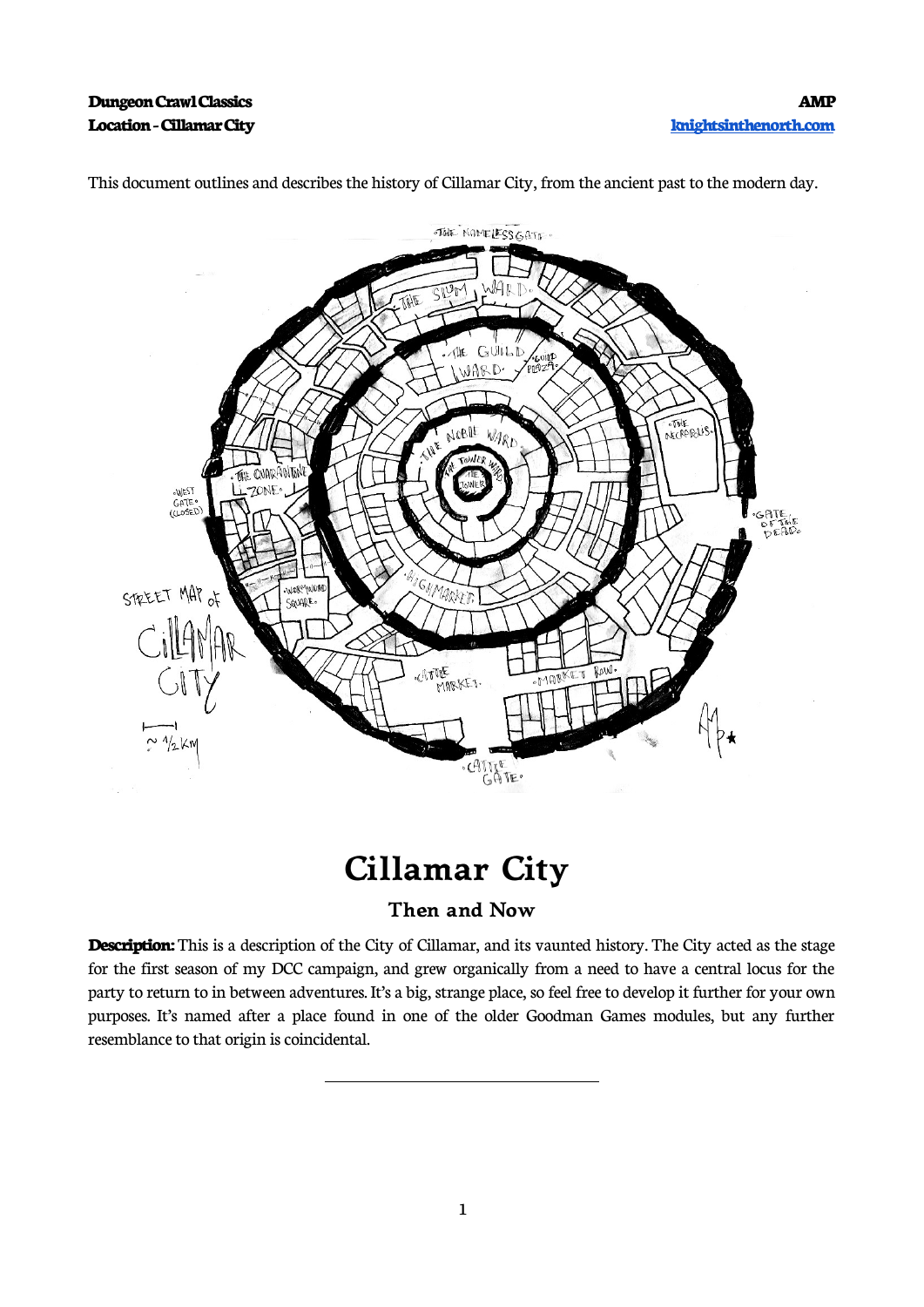### **Ancient Past**

### **The Hive-City Of The Ancient Race**

"*In the antediluvian days, when the ancestors of men had barely learned to speak, what is now known as Cillamar City was built by the Ancient Race. Their hallowed hive complex stood proud at the center of the thrice walled metropolis, protected by a plethora of enslaved races, and a magical barrier of eldritch make."*

**Description:** The history of Cillamar City starts back when the ancestors of modern men were but barely sentient apes, enslaved and abused by the races who came before them. The City was built around the only known hive of the Ancient Race: a strange strain of ultra evolved wasp-like beings*.* They knew the secret of the Void Engines, and the process to distill green obsidian from the viscous secretions of the degenerate members of their breed.

The foremost scholars and those few visionaries who gaze towards the past with the refracted sight of madmen all agree that the Ancient Race resembled insects. Standing on four legs, with another four appendages to spare for arcane arts and draconian adjudication, these creatures created a hive for their Queen.

The Queen lay in her throne room at the pinnacle of the hive, with only the magically hidden prison of the King above her. The race propagated much like bees or ants, with one key difference: only one fertile male and one spawning female existed at any given time, and in this matriarchal society the breeding King was always imprisoned and hidden within a stasis field above the hive complex. The rest of the Ancient Race consisted of infertile hermaphrodites and degenerate, writhing larvae.

Below the Queen's abode was the Void Engine, an eldritch creation of ingenious construction. It projected a field of magic around the hive and the surrounding City, protecting it from harm. On ground level the hive was filled by a labyrinthine conflux of passages, containing the living spaces of the lesser members of the race. Still below were the spawning pits, where the undeveloped segment of the Race churned mindlessly in bottomless chasms.

Outside of the hive, the City spread out in wards, much like now. The innermost ward was for the envoys and diplomatic missionaries from other races of this vaunted past. These missionaries were little more than prisoners, pressed between the hive and the outer city. For beyond this ring lived the slaves, drawn from every extant race and dominated by the insectoid intelligence of their masters. Still further out were the drones: members of other races bound to the Ancients by contractual obligation rather than magic.

There are multiple theories on how the end of the Ancient Race came about. The most prominent assumption is that they ended up embroiled in a war with another advanced race from their epoch, and lost. Their Void Engine and its shield was unable to protect the City from the onslaught of apocalyptic power, and its protection was brought down in a cataclysmic explosion which melted the glorious spires of the City, and almost destroyed the towering hive itself.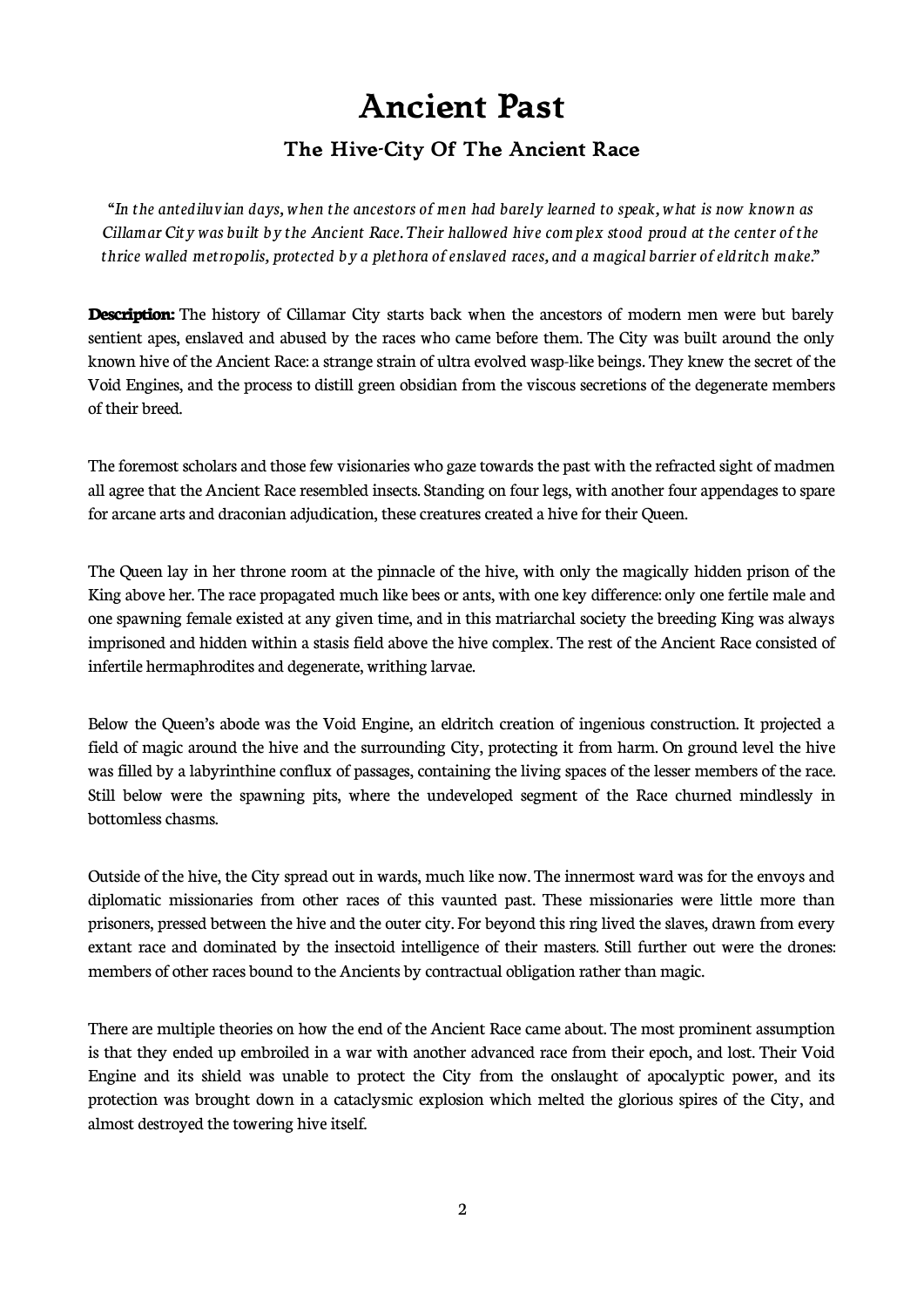### **Key facts about the Hive-City:**

- Very little is known about the Hive-City in the height of its glory, apart for the facts listed above (basically, this is a cue for Judges to fill in their own versions of ancient history).
- It should be noted that the Hive-City originally consisted of three outside rings and the Hive itself: most of the hive proper was destroyed in the cataclysm that ended the rule of the Ancient Race, creating what is later known as the Tower Ward at the center of the City. The Tower of Cillamar is actually the hardened core of the hive of the ancient race, and the walls surrounding it are actually what is left of the outer shell of the hive. Most of the outer construction of the hive was disintegrated or turned to gleaming green glass.
- The hive itself contains ancient, antediluvian magics and treasures (and the Tower of Cillamar is a great location for a mega-dungeon based on this history).
- The ruins of the Hive-City are integrated into the construction of Cillamar by later settlers. The material is known as green obsidian, and has in many places been melted to a glass-like sheen. It also radiates moderate residual heat, so that the City is never covered in snow.
- For reference, here are the stats for a soldier of the Ancient Race: 8' tall, super-intelligent wasp-like creatures, with a hardened chitinous shell covering most of their body. (Note that other classes within the race have varying statistics and powers, ranging from bio-luminescence to mind control).

*Ancient Race Soldier:* Init: +5; Atk: claw +8 (1d8), mandibles +4 (2d12) or weapon +6 (1d12); AC: 18; HD: 3d12; MV: 40' or fly 80'; Act: 2d20; SP: stinger attack, uses d30 as action die, 1d14 damage + poison (DC 18 Fort save or death, if successful an additional d14 damage); if stinger attack is used, soldier dies within 1d3 rounds; Saves: Fort +4, Ref +6, Will +4.

## **Recent History**

 $\overline{\phantom{a}}$ 

### **Modern Cillamar**

"*A vaunted city, set in four concentric wards centered around a towering spire of strange and convoluted construction, Cillamar is a beauty to behold from afar. The odd tower at the center seems to sprout upwards, like the spine of a branchless tree, and the ancient walls of the City are made of glassy, green stone."*

Cillamar City is the capital of the north. It is the largest city north of the Needletop Mountains, and a central location for commerce and activity in the region. It is an old city, built on the strange ruins of an even older civilization. The old structures and the city walls are built from green stone, oddly glassy in its complexion. The recent structures are of a more mundane make: whitewashed walls, sturdy black crossbeams and thatched roofs. The City is divided to four Wards, set in concentric circles and ascending toward the tower at the center.

The outermost Ward is known as the Slum Ward. The ancient buildings in this area are mostly in ruins, and the Ward is encircled only by a low protective wall, mostly of recent build. The newer buildings are simple in construction, although most have multiple floors. The Slum Ward is very crowded in some areas, and houses the City's poorer residents, caravaners passing through and vagrants of all walks of life. Additionally, the City Necropolis can be found here.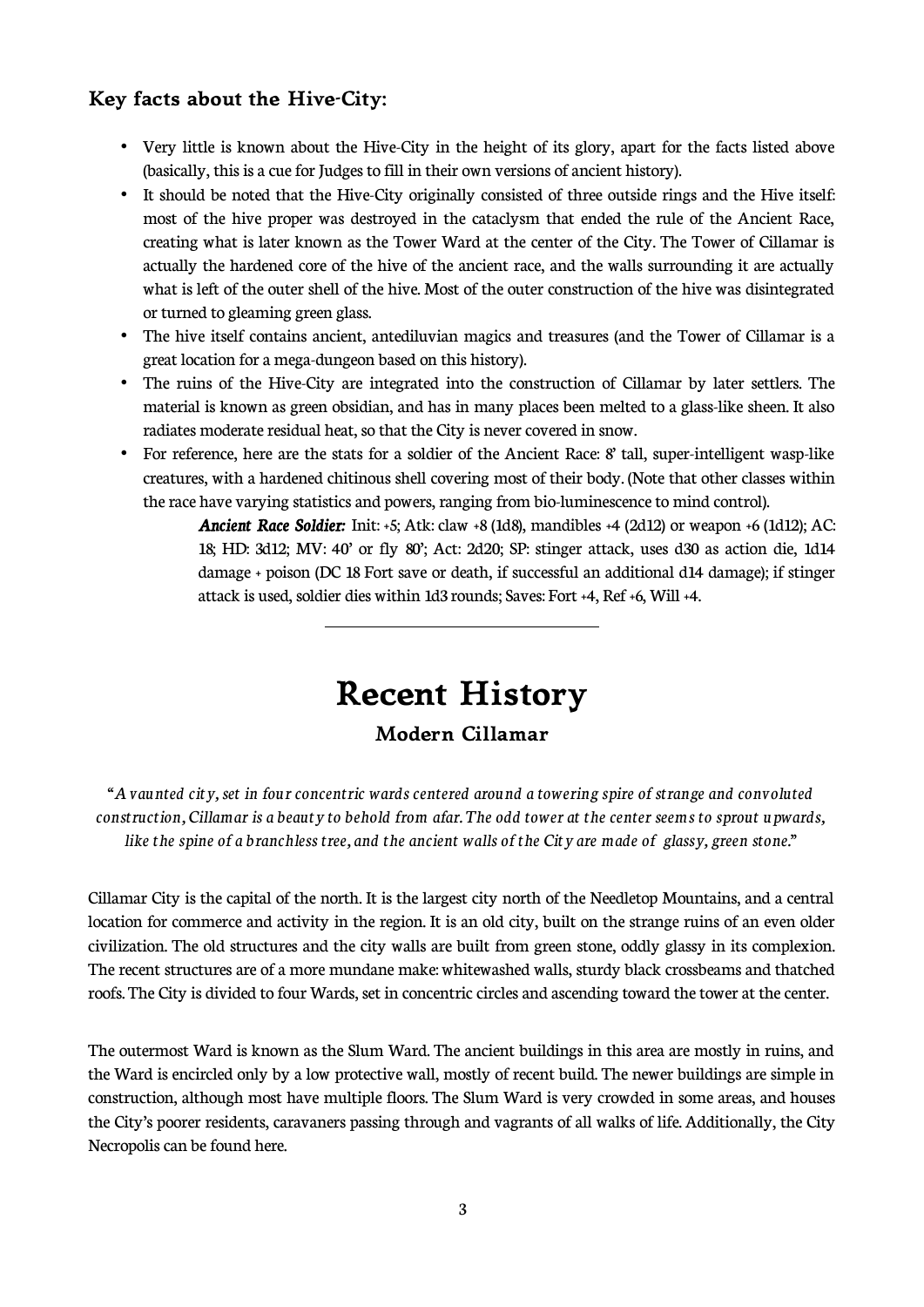The area between the outer Slums and the central Wards is the Guild Ward. Most of the City's commerce happens here, as the Ward houses the guilds and the more respectable establishments. Many of the buildings have their lower floors made of the odd greenish stonework, although even here the damage to old structures is evident, and most buildings have been expanded and rebuilt in a more modern style. The Guild Ward is set apart from the Slums by a high wall of ancient construction, with massive gates guarding each cardinal direction.

The Ward surrounding the center of the City is the Noble Ward. This area has most of its ancient architecture intact, with only minor modern alteration. Green obsidian mansions here are inhabited by wealthy nobles and other members of the ruling class, and the less fortunate are kept out by the Noble Guard: a private army paid for by the ruling families. The Ward is surrounded by a great wall, with only two gates to the lower areas of the City.

At the center of Cillamar City stands the great Emerald Tower, surrounded by the abandoned Tower Ward. No one has entered the towering Spire for several generations, and even the Noble Guard avoid walking the noneuclidian streets of the Tower Ward. Strange things are rumored to happen there, and whispers tell of misshapen things lurking in the gargantuan central construct. The Spire itself rises to the sky like the peak of an antediluvian mountain, it's walls marred and glassed over by some great force. Drakes can be seen circling the highest top of the Spire, and sometimes strange lights shoot down from high cracks, disappearing into the night sky.

### **Key facts about modern Cillamar:**

- The City contains some 200,000 people.
- All basic services are easily available, more rare or complex services are available on a DC 10 search check, which may be modified based on Ward.
- Rumour table DC is 5, general social activity DC is 10, which may be modified based on Ward and social standing.
- Cillamar has temples to all of the major faiths, and even shrines of the lesser cults can likely be found here.
- The Ordo Arcana is known to keep an eye on the goings on in Cillamar.
- The Slum Ward and the Guild Ward are protected by the City Watch. They are a (free-lance) police force and fire brigade, running on "donations" and the Watchman's Tax levied from the guilds and other movers and shakers in the lower Wards.
- The Noble Ward is policed by the Noble Guard, which is a well trained and equipped private army reporting to the leading nobles of the City. The Noble Guard also nominally watches over the Tower Ward, although patrols are nonexistent.
- There is a Thieves' Guild in Cillamar City, it's mostly active in the Slum Ward.

 $\overline{\phantom{a}}$ 

There is an extensive and ancient sewer system under the City, connecting all of the Wards with dangerous and badly mapped ancient passages. It is said that the sewers go all the way down to the Underdark, a darkened biome of strange caverns.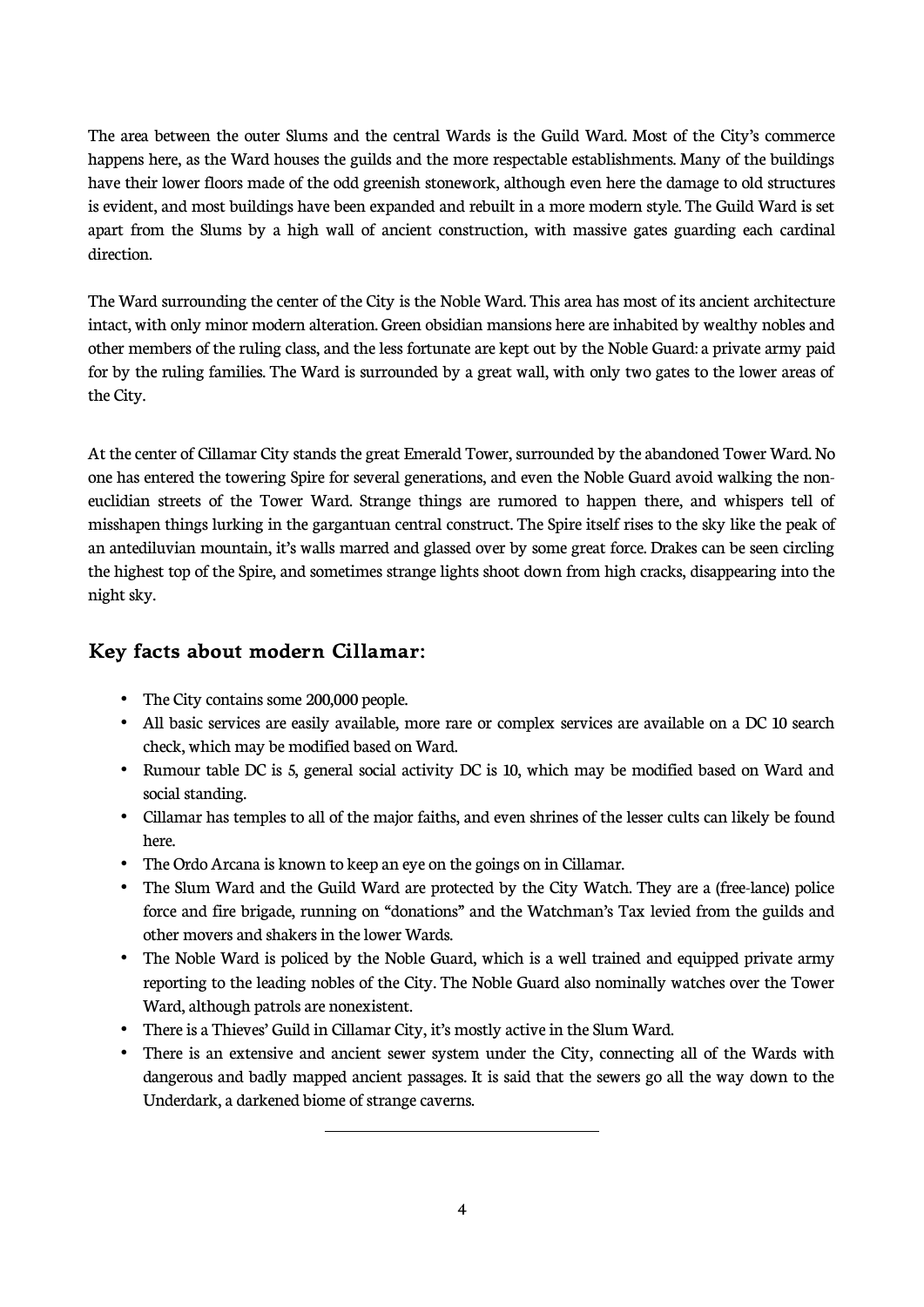### **Current Cillamar The Imprisoned City**

"*On the 3rd day of the Paw, in the Year of the Second Minotaur, a great calamity faced Cillamar City, as the worshipers of Justicia and Nimlurun took to arms and confronted each other on the streets. An avatar was born to the Nimlurunites, and Justicia's forces arose to face this new threat to Law."*

**Description:** In the Year of the Second Minotaur, a force of adventurers rose from the ranks of the the peasantry, and settled in Cillamar City. Their deeds are known far and wide, and they in turn are known as the Prodigies of Erayo<sup>[1](#page-4-0)</sup>.

From their number, the Mother and Father of the Clean Child consummated their union in an unholy place, and spawned the avatar of Nimlurun: the Clean Child, in whose footsteps plague runs amok and disease proliferates.

This event drew both Nimlurunites and the more proactive members of Justicia's faith to the City, where they eventually came to conflict: the Clean Child was born, and the old battle between Chaos and Law was realighted in the twisting streets of the the City.

The conflict came to a head at the Battle of Wormwood Square, where the forces of the two deities were evenly matched, between them a line of squamous worm-zombies, created by the City Watch to cease the war. Led by Hadrathia the Eager, the City Watch had prepared a plan based in eldritch witchery, and using strange magics created an army of zombie creatures to quell the riot.

There the lines stood: Nimlurunites led by Nimed the Unclean and the Mother of the Clean, Lushy Logborn; Justicia's forces mastered by Bolvar, Father of the Clean Child and recent convert to Justicia's mercy; and the center was held by Hadrathia the Eager and the worm-spawn zombies of the City Watch.

In the ensuing battle, Nimed the Nimlurunite zealot sacrificed himself to power the Clean Child. He became the Cringed One, the highest ranking official of the Nimlurunite faith by sacrificing all he had to the cause of the unclean god. The conflict escalated into chaos, and while the battle raged, another force took action.

As the battle went on, the mages of the Ordo Arcana intervened. Through some unknown emissary, they had successfully managed to set the roots of a powerful encasement ritual on the City. Their goal was to entrap the battle within the ancient City, to leave the primal forces of chaos and law to their war, and to lead in a new wave of wisdom and prosperity in the surrounding countryside.

<span id="page-4-0"></span><sup>1</sup> For more information about the adventures of the Prodigies, see the [campaign chronicle](http://www.knightsinthenorth.com/the-chronicle-of-erayo/) on KitN.